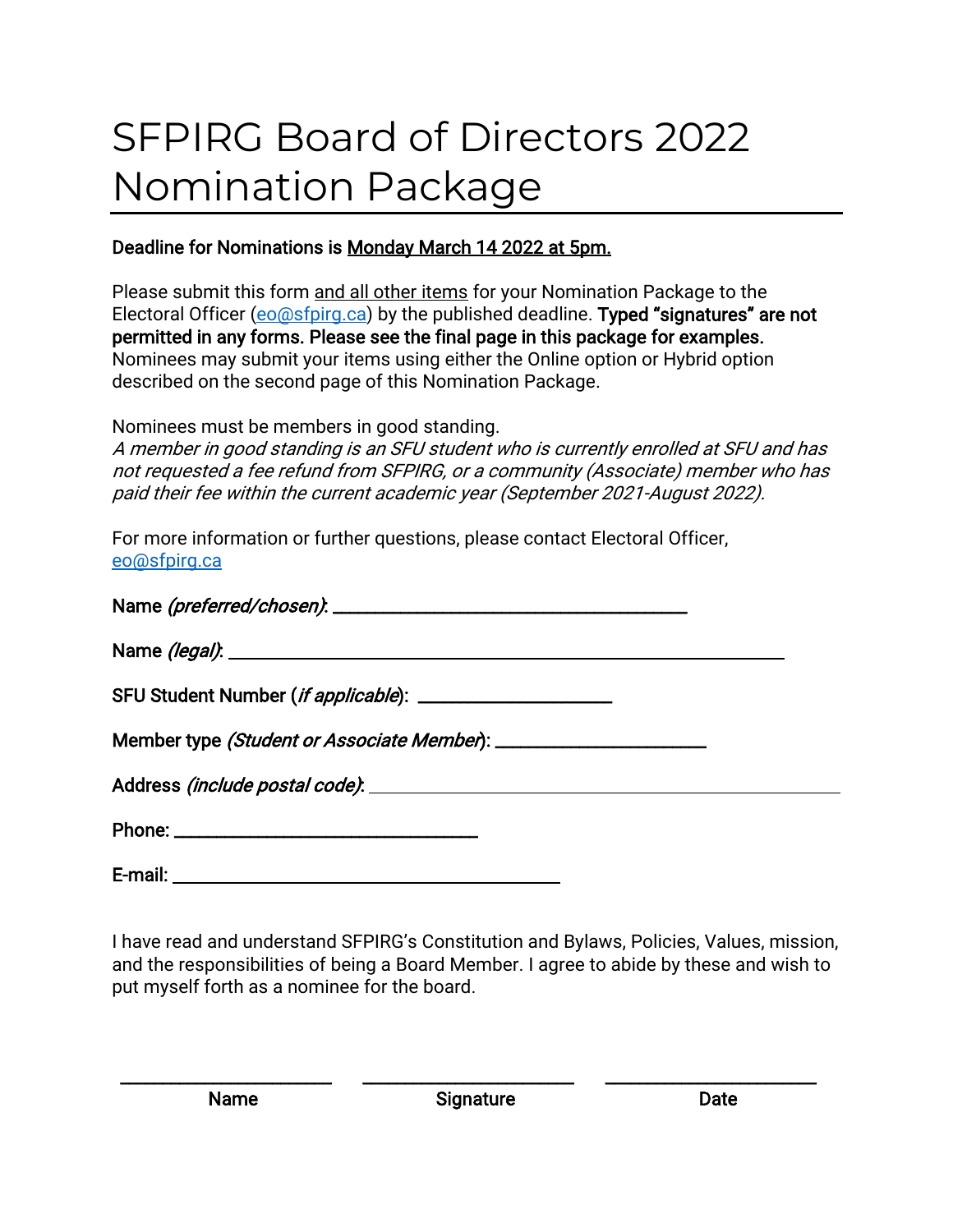# Nomination Package Items to Submit

Nominees should submit Nomination Package items in a single email to eo@sfpirg.ca. To encourage physical distancing and COVID-19 safety, SFPIRG recommends nominees submit Nomination signatures via the Online option. Nominees are welcome to use the Hybrid option, especially if you would otherwise struggle to collect your signatures online. Nominees can choose either the Online or Hybrid option only (no mix and match for Nomination signatures).

### ALL NOMINEES, REGARDLESS OF ONLINE OR HYBRID OPTION, MUST SUBMIT:

- $\Box$  A. Complete, sign, and submit form on page 1 (typed "signatures" not permitted)
- $\Box$  B. Attach a candidate statement for use in election materials (200 words max)
- $\Box$  C. Provide answers to the following questions. Answers may be used in election materials
	- Why do you want to be a board member of SFPIRG?
	- What plans do you have for your term on the SFPIRG board?
	- What do you understand social and environmental justice to be?
	- What social and environmental justice issues are you passionate about?
	- What life experiences do you have that will contribute to your work as a board member of SFPIRG and the diversity of the organization?
	- Are you aware that SFPIRG supports reproductive justice, gender and sexual diversity, and believes that people have a right to be and choose their own gender?
		- o Are you comfortable, as a board member, in upholding these values?

# $\Box$  D. A photo (300 dpi, jpg preferred) to include on the poster and website

#### ONLINE OPTION:

# $\Box$  E. Submit ten (10) completed Online Nomination Signature forms

Nominees must submit to SFPIRG the name, student number, and signatures of ten members in good standing. Please have each member complete an Online Nomination Signature form (including your name as the candidate), and submit all forms in the same package. Typed "signatures" are not permitted.

#### HYBRID OPTION:

#### □ E. Submit one completed Physical Nomination Signature form

Nominees must submit to SFPIRG the name, student number, and physical signatures of ten (10) members in good standing. Be sure to include your name as the candidate. You may print the form or pick one up in front of SFPIRG's office (SUB 1410). Collect your signatures and send the complete form to the EO via email as a clear scan or photo. If you can submit neither a scan nor photo, please coordinate ASAP before deadline with the EO to submit the physical form itself.